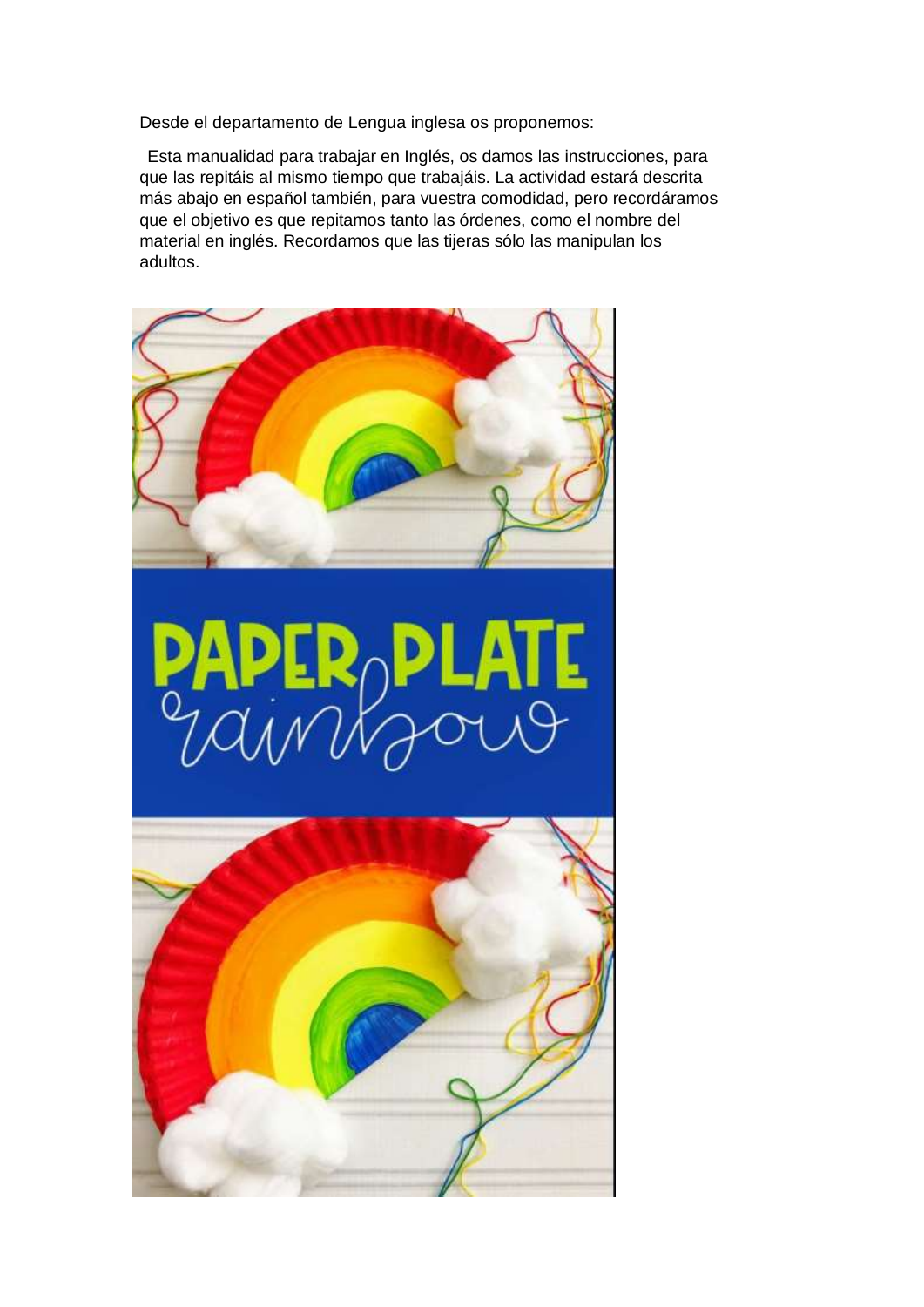## Supplies for your paper plate rainbow

- Paper plate
- Craft paint *red, orange, yellow, green, and blue*
- Paint brushes
- Glue
- Cotton balls
- **Scissors**

Directions to make your paper plate rainbow

## **STEP 1**: Gather your supplies

Before you get started - gather up all your supplies! Toddlers can get pretty antsy quickly and this helps to decrease the chance of that happening before the craft is finished. If your toddler is still at the putting everything in their mouth stage I would advise using nontoxic children's paints.

## **STEP 2**: Prepare paper plate

To get started, prepare the paper plate by cutting it in half.

## **STEP 3**: Paint paper plate

Next, start painting a strip on the outside edge of the paper plate with red paint.